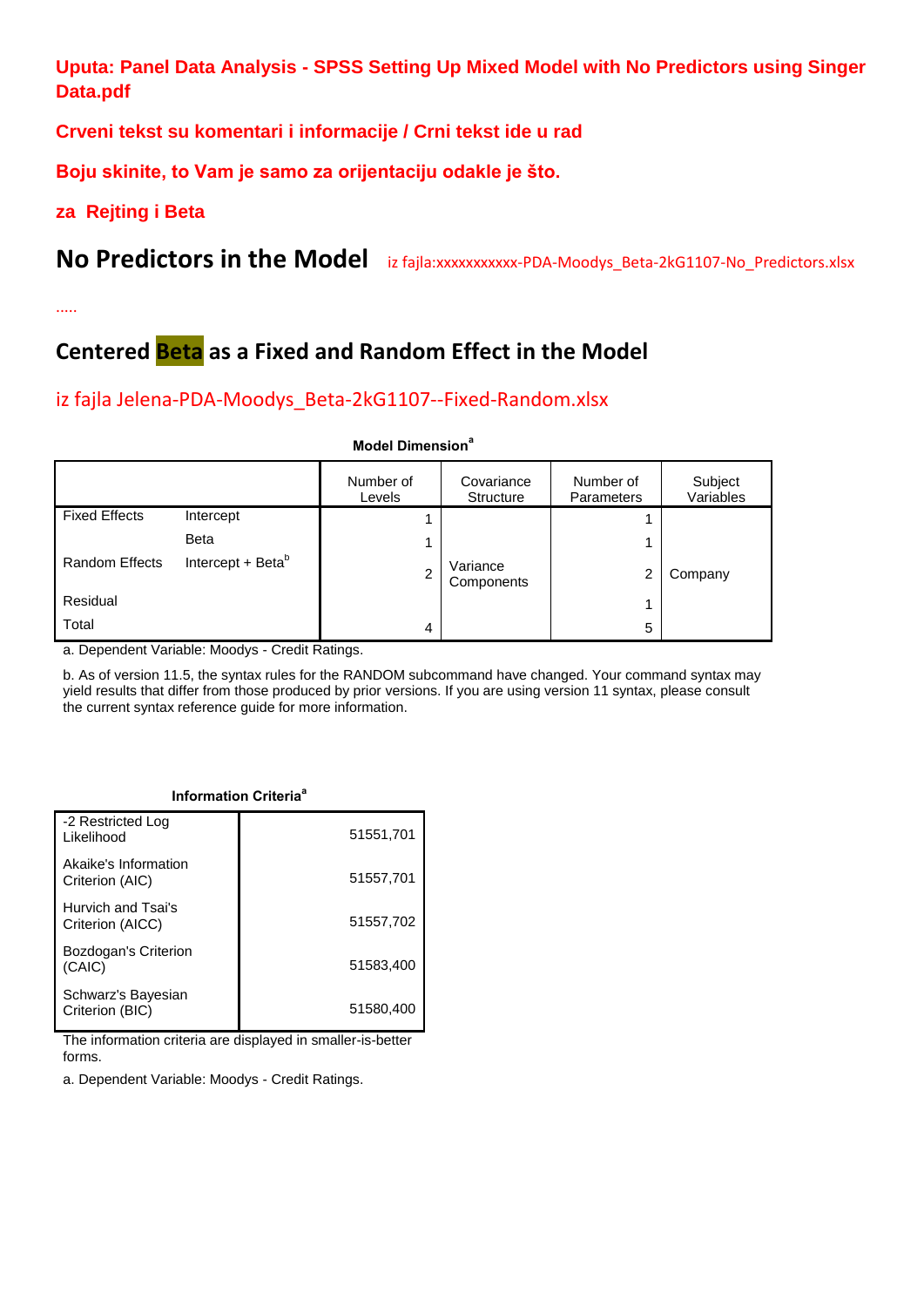**Estimates of Fixed Effects<sup>a</sup>**

|           |          |            |         |       |      | 95% Confidence Interval |             |
|-----------|----------|------------|---------|-------|------|-------------------------|-------------|
| Parameter | Estimate | Std. Error | df      |       | Sig. | Lower Bound             | Upper Bound |
| Intercept | 690738,  | 126857     | 84.003  | 5.445 | .000 | .438470                 | .943006     |
| Beta      | .002767  | .001623    | 220.783 | .705  | .090 | $-0.00432$              | ,005965     |

a. Dependent Variable: Moodys - Credit Ratings.

Znači imamo statističku značajnost (Sig)

The intercept estimate of 0,690738 is the mean of the Moodys - Credit Ratings at the Company level. The Centered Beta estimate of 0,002767 is the slope (rate of change) of the line. It states that for every one point increase in Centered Beta an increase of 0,002767 in Moodys - Credit Ratings will be attained for that student. This is statistically identical to the Centered **Beta** estimate in the model with Centered **Beta** as only a fixed effect.

A formula for all this states simply:

## **S = 0,690738 + 0,002767 y**

### **Where S = Moodys - Credit Ratings Score y = Company's Centered Beta Score**

**Estimates of Covariance Parameters<sup>a</sup>**

| Parameter                                 |          | Estimate | Std. Error |
|-------------------------------------------|----------|----------|------------|
| Residual                                  |          | 2,099164 | ,024937    |
| Intercept [subject $=$<br>Company]        | Variance | 1,355303 | .211064    |
| <b>Beta</b> [subject = $\text{Company}$ ] | Variance | 100058   | ,000017    |

a. Dependent Variable: Moodys - Credit Ratings.

The residual estimate of 2,099164 is the variability within Companys. The intercept estimate of 1,355303 is the variability of the intercept between Companys and the Beta estimate of 0,000058 is the variability of the Beta between Companys. Thus, the total variability between Companys is 1,355361 (1,355303 + 0,000058).

The residual estimate of  $2,099164$  is the information that cannot be explained within Companys. It also can be added or subtracted to the equation above to indicate the variability in that equation. The intercept estimate of 1,355303 indicates the variability in the intercept estimate and can be added or subtracted to the intercept estimate above to show the variability. The **Beta** estimate of 0,000058 indicates the variability in the **Beta** estimate and can be added or subtracted to the **Beta** estimate (slope) above to show the variability. (When Centered **Beta** is a random effect and because it is continuous variable, it gives variability to the slope of the equation, not the intercept.)